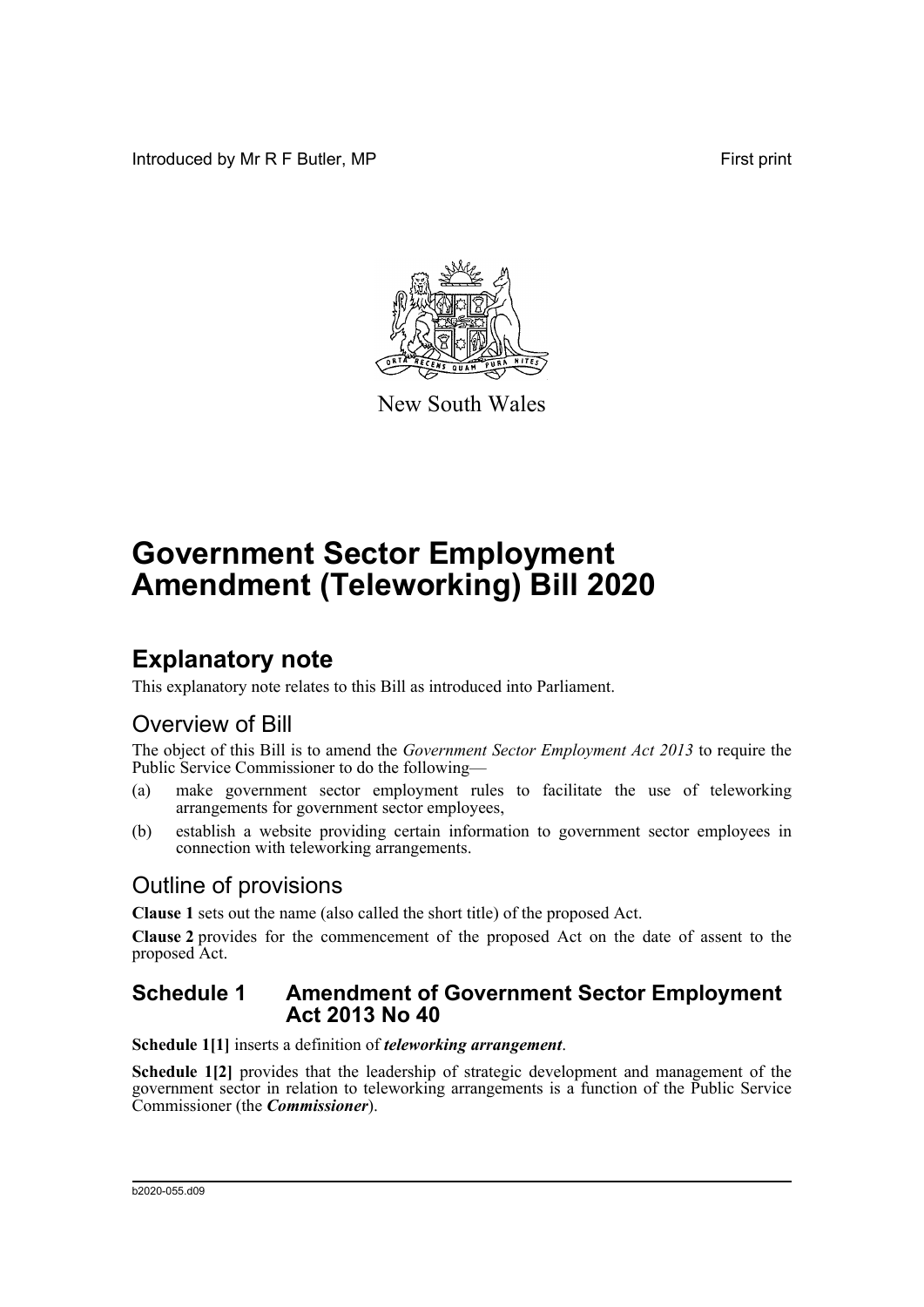**Schedule 1[4]** inserts proposed Division 2 into Part 5 of the *Government Sector Employment Act 2013* comprising the following provisions—

- (a) **Proposed section 74A** enables the government sector employment rules to deal with teleworking arrangements for a government sector employee.
- (b) **Proposed section 74B** requires the Commissioner to make government sector employment rules for teleworking arrangements dealing with certain matters within 12 months from the date of assent to the proposed Act.
- (c) **Proposed section 74C** provides that the Commissioner must assess certain roles or positions to determine suitability for teleworking arrangements within a certain period of time after the government sector employment rules are published on the NSW legislation website, or before the role or position is externally advertised.
- (d) **Proposed section 74D** provides that the Commissioner must annually report on teleworking arrangements across government sector agencies in certain reports.
- (e) **Proposed section 74E** requires the Commissioner to establish a website within 12 months from the date of assent to the proposed Act for the purposes of providing certain information to government sector employees in connection with teleworking arrangements.

**Schedule 1[3]** makes a consequential amendment.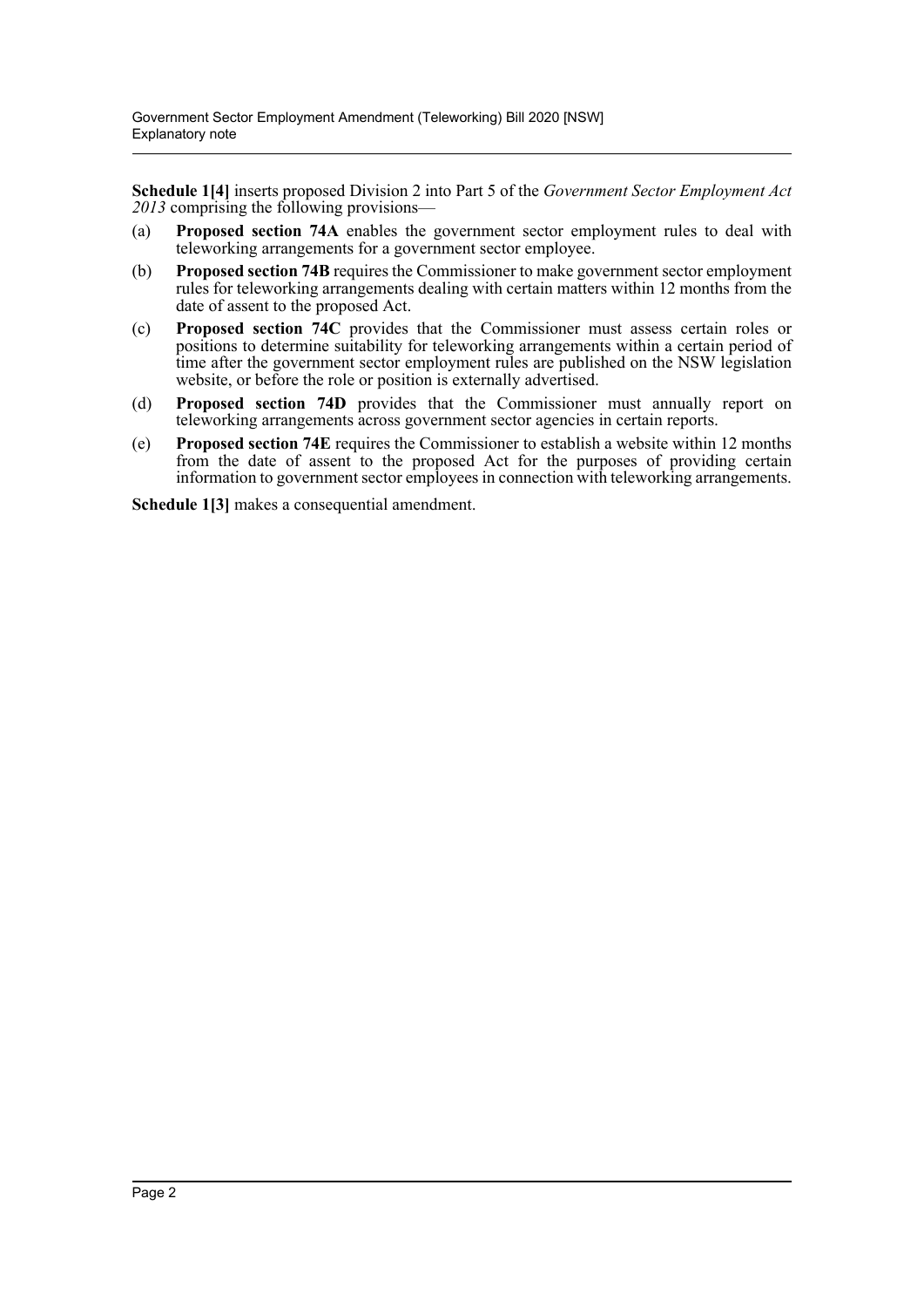Introduced by Mr R F Butler, MP First print



New South Wales

# **Government Sector Employment Amendment (Teleworking) Bill 2020**

## **Contents**

|                   |                                                          | Page |
|-------------------|----------------------------------------------------------|------|
|                   | Name of Act                                              |      |
|                   | 2 Commencement                                           |      |
| <b>Schedule 1</b> | Amendment of Government Sector Employment Act 2013 No 40 |      |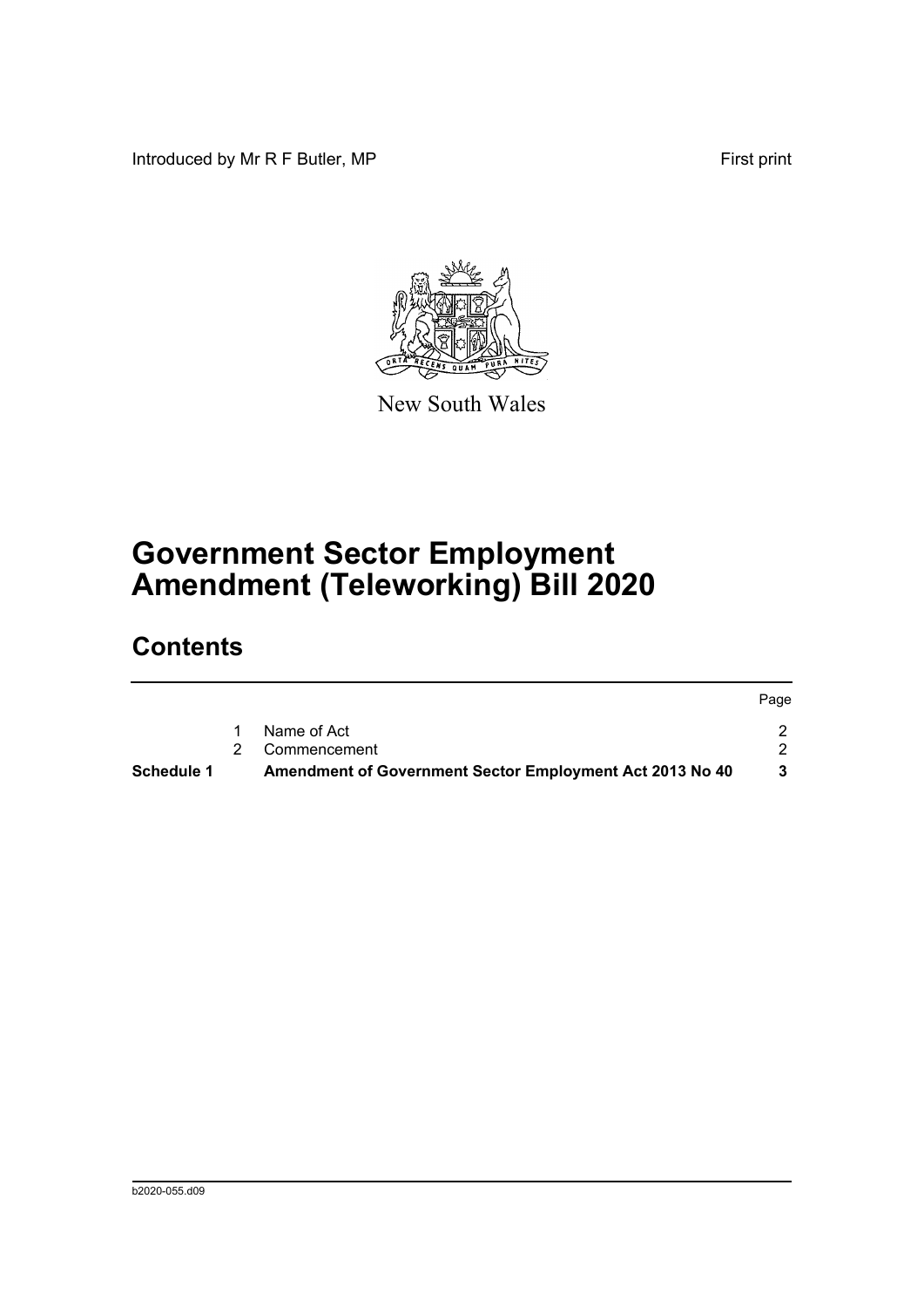

New South Wales

# **Government Sector Employment Amendment (Teleworking) Bill 2020**

No , 2020

#### **A Bill for**

An Act to amend the *Government Sector Employment Act 2013* to facilitate the use of teleworking arrangements for government sector employees.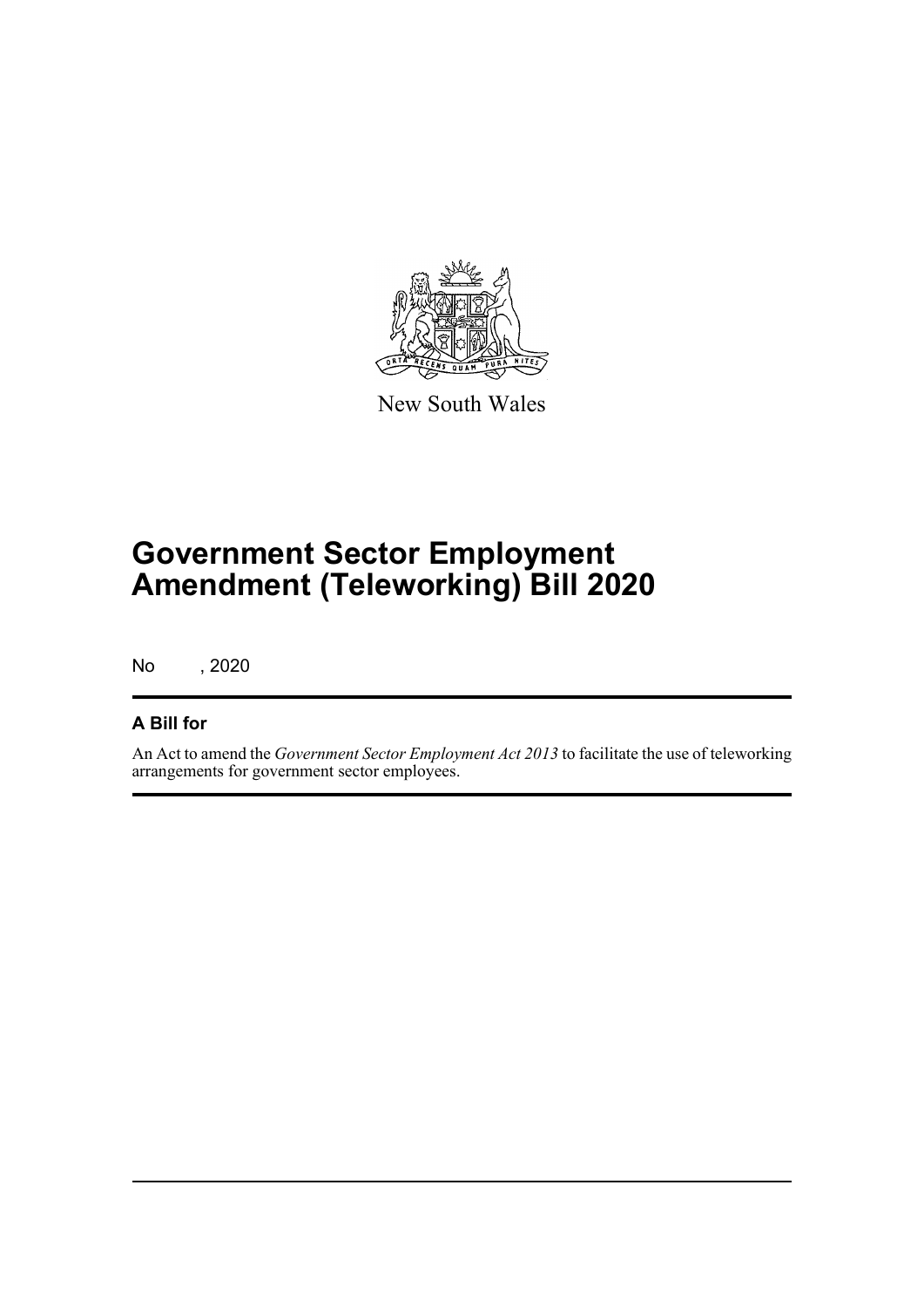<span id="page-4-1"></span><span id="page-4-0"></span>

| The Legislature of New South Wales enacts—                                             |               |
|----------------------------------------------------------------------------------------|---------------|
| Name of Act                                                                            | $\mathcal{P}$ |
| This Act is the <i>Government Sector Employment Amendment (Teleworking) Act 2020</i> . | 3             |
| <b>Commencement</b>                                                                    |               |
| This Act commences on the date of assent to this Act.                                  | 5             |
|                                                                                        |               |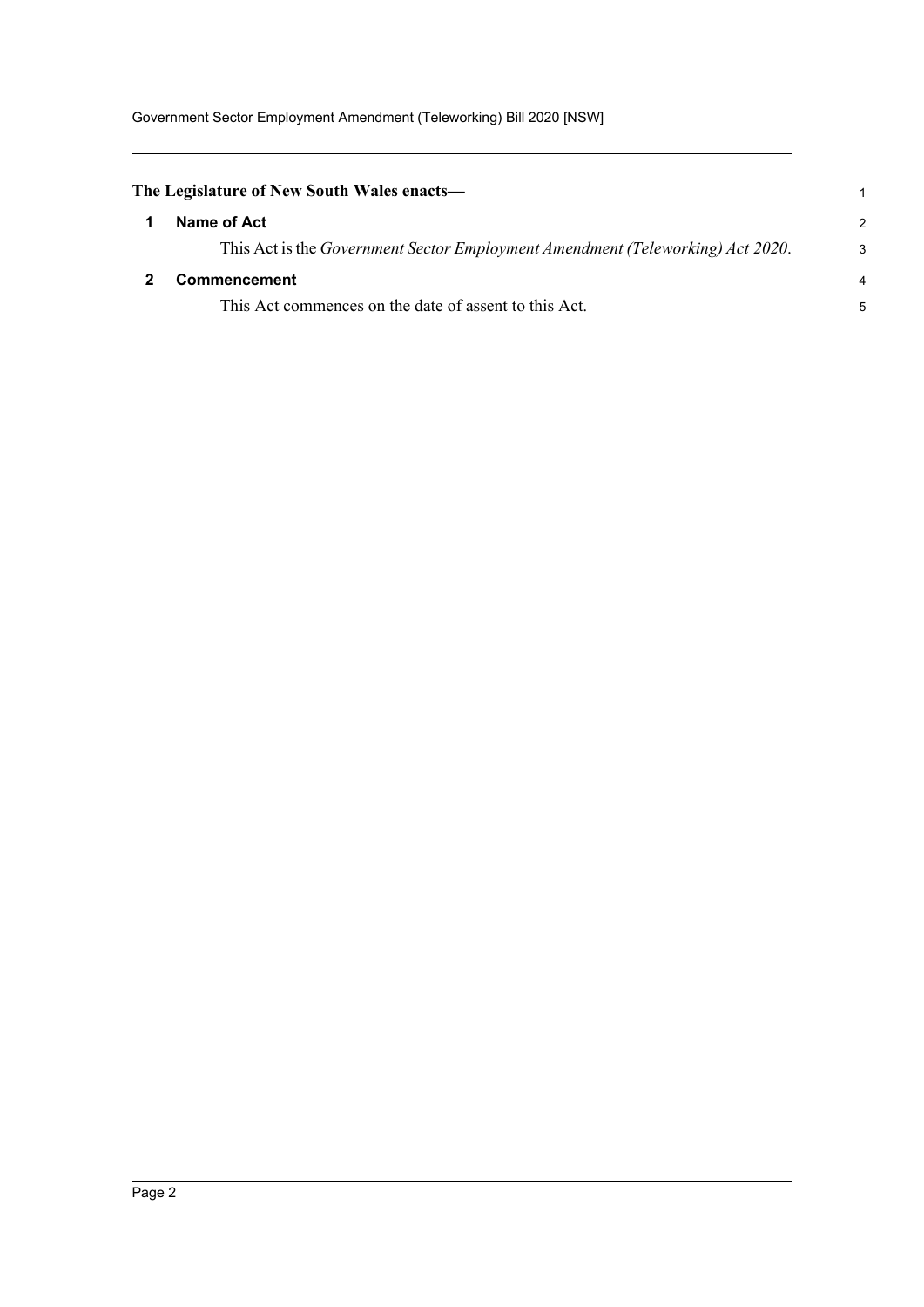<span id="page-5-0"></span>

|       | <b>Schedule 1</b>                                   |                             | <b>Amendment of Government Sector Employment</b><br><b>Act 2013 No 40</b>                                                                                                                                                                               | 1<br>$\overline{2}$      |  |  |
|-------|-----------------------------------------------------|-----------------------------|---------------------------------------------------------------------------------------------------------------------------------------------------------------------------------------------------------------------------------------------------------|--------------------------|--|--|
| [1]   | <b>Section 3 Definitions</b>                        |                             |                                                                                                                                                                                                                                                         |                          |  |  |
|       | Insert in alphabetical order in section $3(1)$ —    |                             |                                                                                                                                                                                                                                                         |                          |  |  |
|       |                                                     |                             | <i>teleworking arrangement</i> means an arrangement under which a government<br>sector employee performs some or all work using technology in a location<br>other than their usual place of work.                                                       | 5<br>6<br>$\overline{7}$ |  |  |
| $[2]$ | <b>Section 11 General functions of Commissioner</b> |                             |                                                                                                                                                                                                                                                         |                          |  |  |
|       |                                                     |                             | Insert after section $11(1)(b)(x)$ —                                                                                                                                                                                                                    | 9                        |  |  |
|       |                                                     |                             | teleworking arrangements,<br>$(x_i)$                                                                                                                                                                                                                    | 10                       |  |  |
| $[3]$ |                                                     | Part 5, Division 1, heading |                                                                                                                                                                                                                                                         |                          |  |  |
|       |                                                     |                             | Insert before section 63-                                                                                                                                                                                                                               | 12                       |  |  |
|       |                                                     | <b>Division 1</b>           | General                                                                                                                                                                                                                                                 | 13                       |  |  |
| [4]   | Part 5, Division 2                                  |                             |                                                                                                                                                                                                                                                         | 14                       |  |  |
|       | Insert after section 74—                            |                             |                                                                                                                                                                                                                                                         |                          |  |  |
|       | <b>Division 2</b>                                   |                             | <b>Teleworking arrangements</b>                                                                                                                                                                                                                         | 16                       |  |  |
|       | 74A                                                 |                             | Government sector employment rules may deal with teleworking<br>arrangements                                                                                                                                                                            | 17<br>18                 |  |  |
|       |                                                     | (1)                         | The government sector employment rules may deal with teleworking<br>arrangements for a government sector employee, whether a Public Service<br>senior executive, Public Service non-executive employee or otherwise.                                    | 19<br>20<br>21           |  |  |
|       |                                                     | (2)                         | The Commissioner is responsible for teleworking arrangements and for<br>ensuring that teleworking arrangements are integrated into government sector<br>agencies.                                                                                       | 22<br>23<br>24           |  |  |
|       | 74B                                                 |                             | Commissioner to make rules dealing with teleworking arrangements                                                                                                                                                                                        | 25                       |  |  |
|       |                                                     | (1)                         | The Commissioner must, within 12 months from the date of assent to the<br>Government Sector Employment Amendment (Teleworking) Act 2020, make<br>government sector employment rules for teleworking arrangements dealing<br>with the following matters— | 26<br>27<br>28<br>29     |  |  |
|       |                                                     |                             | the content and form of teleworking arrangements,<br>(a)                                                                                                                                                                                                | 30                       |  |  |
|       |                                                     |                             | suitability criteria for teleworking arrangements for all roles or<br>(b)<br>positions, including security, performance and work health and safety,                                                                                                     | 31<br>32                 |  |  |
|       |                                                     |                             | requirements for monitoring and review of employees under<br>(c)<br>teleworking arrangements,                                                                                                                                                           | 33<br>34                 |  |  |
|       |                                                     |                             | termination of teleworking arrangements,<br>(d)                                                                                                                                                                                                         | 35                       |  |  |
|       |                                                     |                             | external advertising of roles or positions assessed as suitable for a<br>(e)<br>teleworking arrangement,                                                                                                                                                | 36<br>37                 |  |  |
|       |                                                     |                             | (f)<br>any other matters prescribed by the regulations.                                                                                                                                                                                                 | 38                       |  |  |
|       |                                                     | (2)                         | Without limiting subsection $(1)$ , the Commissioner must make a government<br>sector employment rule for teleworking arrangements that prohibits an                                                                                                    | 39<br>40                 |  |  |